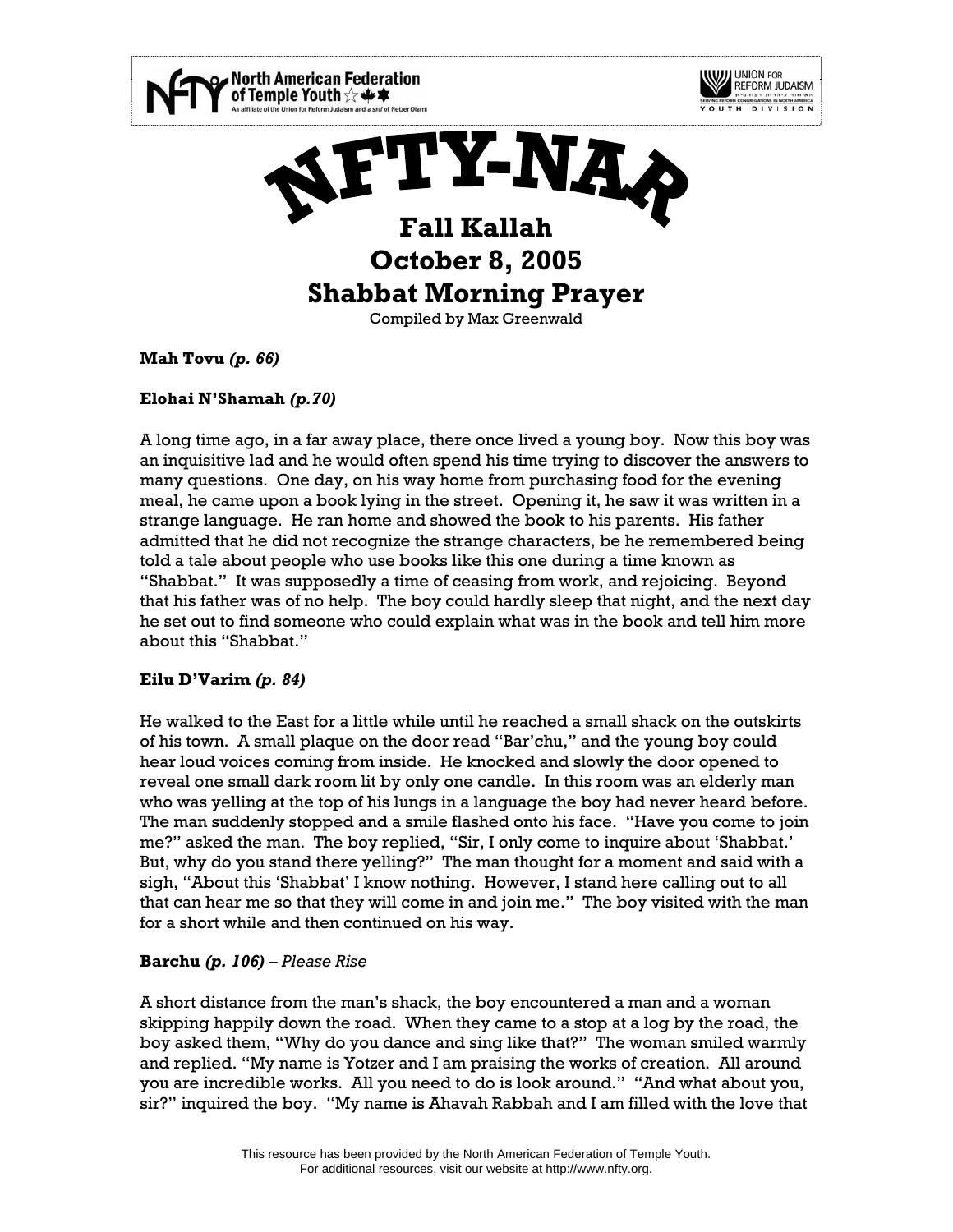



can be found throughout the world. It is the love that can be found between people when we work together." "Do either of you know where I can find 'Shabbat'." They both shook their heads and the boy continued on, a little more discouraged.

### **Yotzeir**

As the night gives way to day a morning picture is painted 'cross our sky The sun comes up as the morning uncurls A wonder we can see and still wonder why, still wonder why

 God who makes the sun shine and stars glow You renew the cycle of creation day by day Giving light to our minds and our eyes Time after time with the dawn of each new day

Each thing that God creates God renews each day with love and care Through God's light we understand The plan and wonder of this world which we all share, which we all share

The boy came upon a small elderly man sitting in a clearing. He was positioned with his legs crossed, his eyes closed and his mouth moving, but no sound could be heard. The man suddenly halted his chanting and looked up yet not directly at the boy. "Who is there?" the man said. The boy then realized that the man was blind. "I'm sorry to disturb you," said the boy timidly. The kind old man motioned for him to sit beside his as he spoke. "I hear in your voice that there is something troubling you." "Well, sir. I am trying to find 'Shabbat'." ""I wish I could help you," said the old man "but I don't know what that is. However, if you concentrate then maybe you can find the answer. Quiet, listen, listen, hear what I say to you." He raised his till it was almost shouting. The answer can be found when you hear and accept the Oneness that is around you." The oneness?" asked the boy. "Yes, you are a part of a great tradition. And with that connection, you too will aspire to greatness!"

### **Sh'ma and V'ahavta** *(p. 112, 116)*

The boy came to the sea of Mi Chamocha. He sat down and began to nibble on a small piece of bread he had brought with him. He looked around the hills and valleys sprawled out as far as the eye could see. The scene was breath taking and he felt himself caught up in the beauty surrounding him. He thought to himself, "I never realized how difficult a task this could be. Yet, the majestic mountains and clear water that surrounded me call out to me to continue my quest for Shabbat." He rested a few minutes more and then continued on his journey.

#### **Mi Chamocha** *(p. 122)*

**T"FILAH** *(p. 124)* **Avot v'Imahot** *(p. 126)* **G'vurot** *(p. 128)*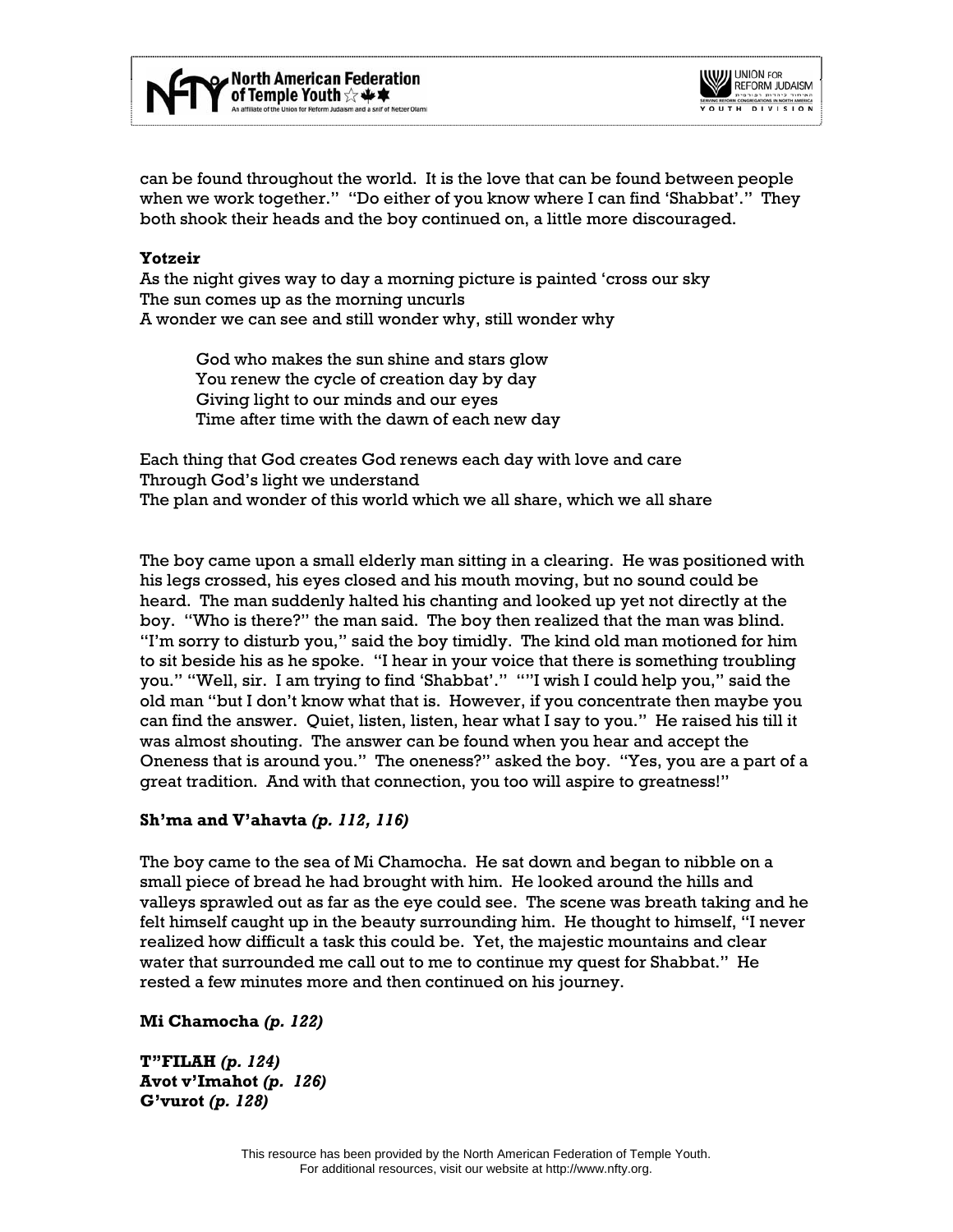



**K'dusha** *(p. 130)* **K'dushat HaYOM** *(p. 133)*

It seemed he had been traveling a long time when he came upon a large castle with a gigantic iron gate. Armored soldiers marched back and forth above the immense entrances only to stop when the boy approached. "Halt," they commanded "What do you want here?" The boy took a deep breath and responded "I have come a long way to find Shabbat. Do you know where it may be?" "Shabbat can be found within these walls," they replied. "Enter if you like, but we can't promise that you will find what you're looking for." So the boy entered, and looked and looked, but found nothing. Bewildered, the boy turned back to the guards, who explained that only those who find Shabbat themselves will know its true meaning. Disheartened, the boy left for his journey home.

### **Sim Shalom** *(p. 140)*

## **Please take a moment to pray silently**

## **Y'hiyu L'ratzon**

The boy opened his eyes slowly and realized that he had dozed off. He had been weary and sat down to rest. The sun was now low in the sky and the sound of flapping wings filled the air. He wiped the drowsiness from his eyes and thought to himself. He took out the book and flipped through the pages hoping to find a clue. The letters seemed to be calling out to him but at the same time calming him. He thought about his parents who would soon start to worry about him. Visions of his quest home and his peaceful village flashed through his mind. Then a man came up to him and spoke the words "**SHABBAT SHALOM"**. The boy stood up and began towards home.

**Kriat HaToarh** *(p. 152-154)* **Mi Shebeirach** *(p. 160)* **Aleinu** *(p. 170,172,174)*

The boy walked for a long time when he arrived at a large city. He immediately realized where he was. Kaddish, the subject of many folktales. It had long been known as dark, somber place. The boy was starving from his travels. He wandered into the nearest inn which was filled with people. Contrary to the stories he heard, the people were friendly and inviting. They sat him down and provided him with all the food and water he needed. The place was comforting, reassuring and full of life. He left the city refreshed and renewed.

### **Mourner's Kaddish** *(p. 180)*

As the boy wandered towards his town, he sat down next to a small lake. He wondered if he would ever find "Shabbat." Looking at his reflection in the lake, he whispered to his likeness, "Do you know what 'Shabbat' is?" He was standing to